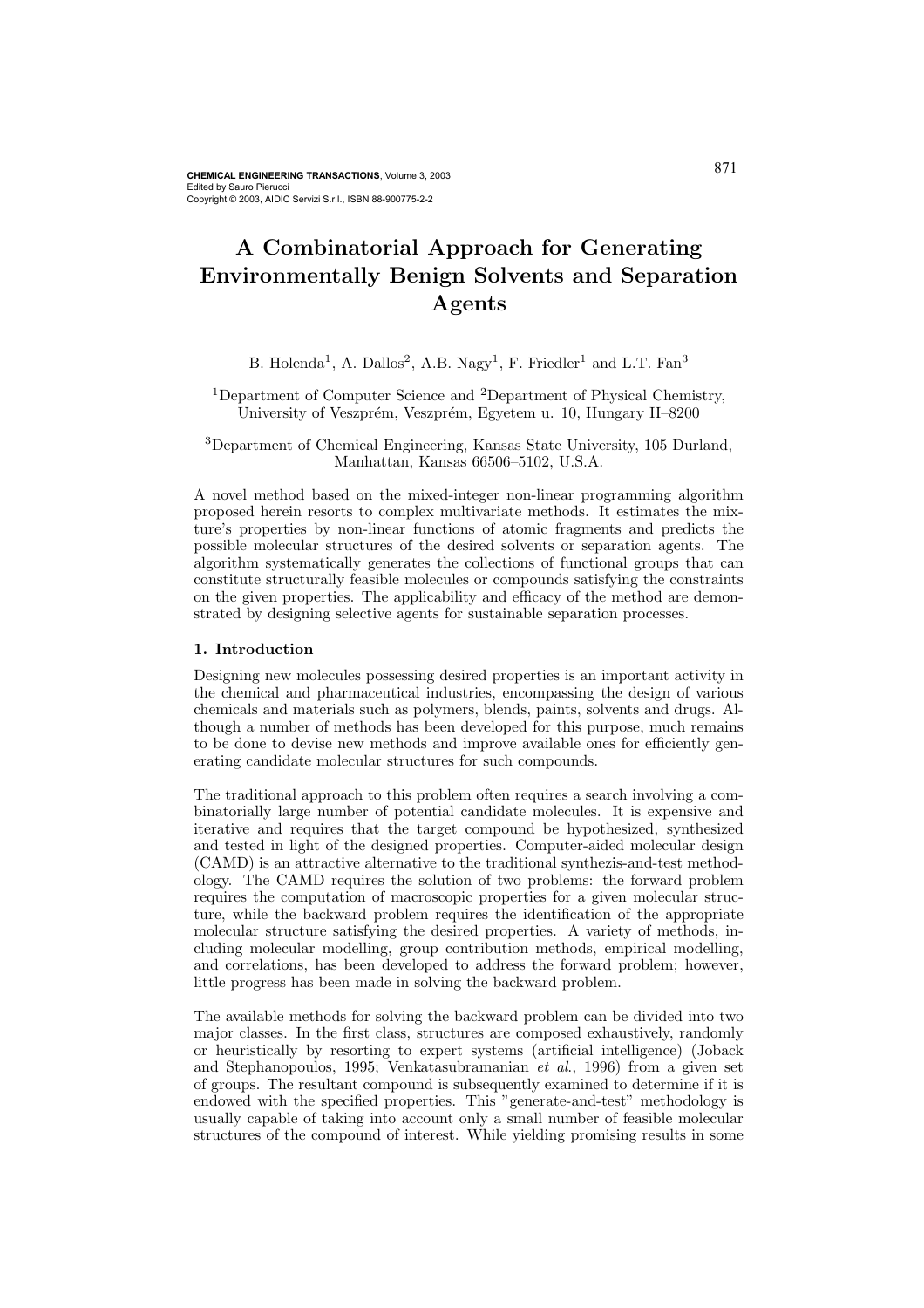applications, the chance of reaching the target structure by the strategy can indeed be small for any complex problem, e.g., that involving a large number of groups. In the second class, a mathematical programming method is applied to a problem in which the objective function expresses the "distance" to the target (Macchietto et al., 1990). Since the method for estimating the properties of the structure generated, e.g., group contribution, is not sufficiently precise, the assessment of the results on the basis of this objective function may be precarious. While all these methodologies have certain appeal and advantages, they also suffer from some serious drawbacks. For complex and industrially relevant molecules, such drawbacks are attributable to combinatorial complexity, nonlinear search spaces with local minima-traps, and difficulties of incorporating higher level chemical knowledge and reasoning strategies. Consequently, a critical need exists to explore alternate strategies for molecular design that can circumvent these drawbacks.

The present work proposes a combinatorial approach, or method, for generating all feasible candidate molecular structures whose properties determined by group contributions fall within the given intervals. The final selection of the most appropriate structure or structures is carried out by further analysis of such candidate structures with available techniques.

#### 2. Problem formulation

Suppose that the following information is given.

- 1. Set G of n groups of which a molecular structure can be composed;
- 2. The lower bounds,  $p_j$ 's, and the upper bounds,  $P_j$ 's  $(j = 1, 2, \ldots, m)$ , of the properties to be satisfied;
- 3. The lower limit,  $l_i$ , and the upper limit,  $L_i$   $(i = 1, 2, \ldots, n)$ , for the number of appearances of group  $i$  in a molecular structure to be determined; and
- 4. Function  $f_k$   $(k = 1, 2, \ldots, m)$  representing the value of property k estimated by the group contribution method as  $f_k(x_1, x_2, \ldots, x_n)$

In statement 4,  $x_1, x_2, \ldots, x_n$  are, respectively, the numbers of groups  $\#1, \#2, \ldots$ ,  $\#n$  contained in the molecular structure or compound. For convenience, a functional group in set  $G$  with one bond is called the terminator, and that with three or more bonds, the brancher group.

The problem can be formulated as follows: Search all molecular structures formed from the given groups,  $\#1, \#2, \ldots, \#n$ , whose numbers are  $x_1, x_2, \ldots, x_n$ , respectively, under the condition that the property constraints given below are satisfied; thus,

$$
p_j \le f_j(x_1, x_2, \dots, x_n) \le P_j \quad (j = 1, 2, \dots, m)
$$
 (1)

Throughout this work, the molecular structures are expressed by simple connected graphs whose vertices and edges represent, respectively, the functional groups from set G and the associated bonds. As a result, the set of such connected graphs needs to be generated from the set of functional groups G satisfying the property constraints, by considering multiplicities of the functional groups. In any of the conventional generate-and-test approaches, all or some of the connected graphs, i.e., molecular structures, are generated from the available functional groups and then tested against the property constraints. This usually yields an excessively large number of structures.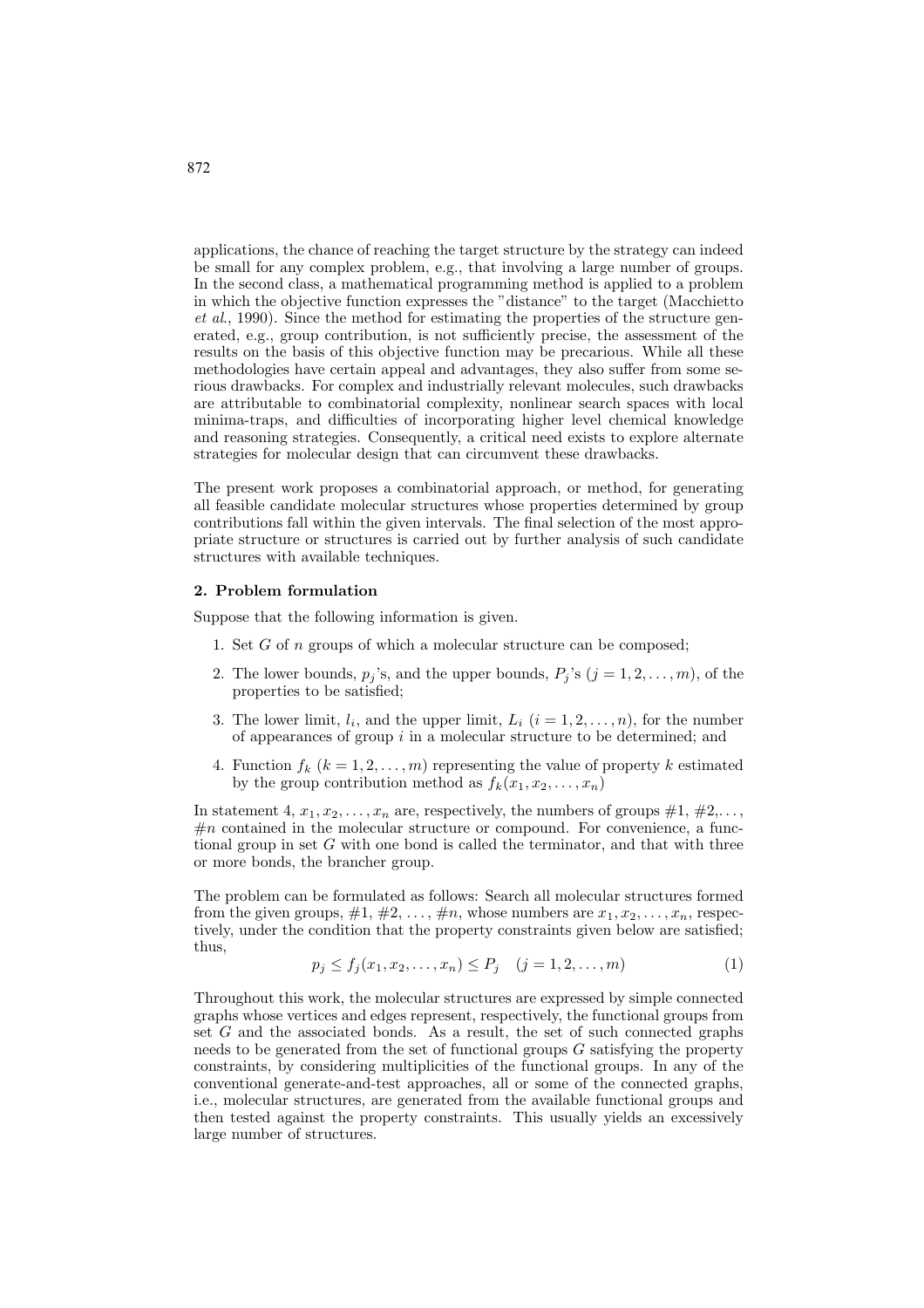### 3. Algorithmic generation of candidate molecules

Let us consider function  $f_k(x_1, x_2, \ldots, x_n)$ , which is monotonous in  $x_i$  (i =  $1, 2, \ldots, n$ ). A backtracking algorithm is adopted to generate all the candidate molecules satisfying the property and structural constraints. This can be represented by an enumeration tree in which each node of the tree represents a partition of the search space defined by constraints (3); this partition is called a partial problem.

Suppose that variables  $x_1, x_2, \ldots, x_k$   $(k \leq n)$  are fixed a priori at an intermediate phase of the procedure. Then, the problem is treated according to the following two cases.

Case 1:  $k \leq n-1$ . We compute the value of  $f_j(x_1, x_2, \ldots, x_{k-1}, x'_k, x'_{k+1}, \ldots, x'_n)$ , where  $x'_i = L_i$   $(i = k, k + 1, ..., n)$ , if the increasing number of group  $\#i$  increases the value of  $f_j$ ; otherwise,  $x'_i = l_i$   $(i = k, k + 1, \ldots, n)$ . Hence, we have an upper bound on the value of the property. If  $f_j(x_1, x_2, \ldots, x_{k-1}, x'_k, x'_{k+1}, \ldots, x'_n)$  $p_i$ , i.e., if it is lower than the lower bound of the property constraint, then a solution does not exists for this subproblem; therefore, the problem is not branched into subproblems. Similarly, we can compute a lower bound which is  $f_j(x_1, x_2, \ldots, x_{k-1}, x'_k, x'_{k+1}, \ldots, x'_n)$ , where  $x'_i = L_i$ , if the increasing number of group #*i* reduces the value of  $f_j$ ; otherwise,  $x'_i = l_i$   $(i = k, k + 1, ..., n)$ . If  $f_j(x_1, x_2, \ldots, x_{k-1}, x'_k, x'_{k+1}, \ldots, x'_n) > P_j$ , the problem is also not branched into subproblems.

Case 2:  $k = n$ , i.e., the partial problem belonging to a leaf of the tree. For this case, a test must be performed by simple substitution to determine the following constraints for  $x_1, x_2, \ldots, x_n$ .

Condition 1.

$$
p_j \le f_j(x_1, x_2, \dots, x_n) \le P_j
$$

Condition 2. If the molecule specified by  $x_1, x_2, \ldots, x_n$  contains functional groups with different types of bonds, e.g., single and double bonds, then, there must be a group contained in the molecule, which has at least two different types of bonds, and each type belongs to at least one functional group in the molecule containing another type of bonds.

Condition 3. The number of bonds identical in type is even.

Condition 4.

$$
\sum_{i \in I_1} x_i - \sum_{i \in I_2} x_i
$$

is an even number and not less than -2. If the partial problem under consideration is proven to be valid by the test, it represents a feasible partition of the candidate molecules. In other words, each molecular structure composed of  $x_1, x_2, \ldots, x_n$ numbers of functional groups  $\#1, \#2, \ldots, \#n$ , respectively, satisfies the property constraints.

Suppose that three functional groups  $OH$ ,  $CH<sub>3</sub>CO$  and  $CH<sub>2</sub>$  are available to compose molecular structures satisfying the following constraints on the logarithm of the octanol-water partition coefficient ( $log P^{ow}$ );

$$
0 \leq \log P^{ow} \leq 0.5
$$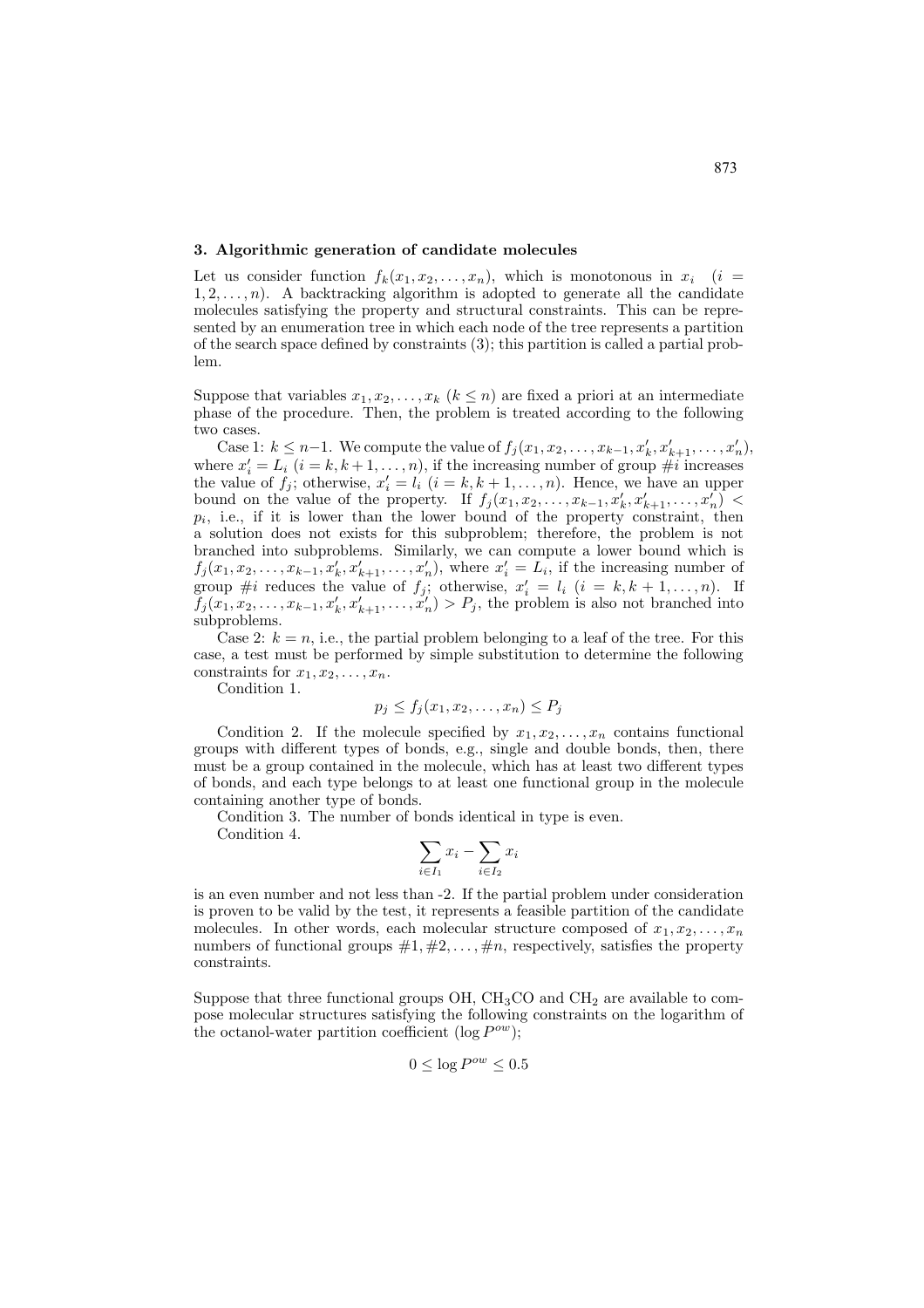The value of log  $P^{ow}$  is one of the key parameters for predicting the environmental fate of organic chemicals (bioaccumulation, soil adsorption, etc.) and can be predicted from the limiting activity coefficients of a compound in the aqueous  $(w)$ and organic (o) phases. The octanol-water partition coefficient of the compound is calculated by the UNIFAC group-contribution method as follows:

$$
P_{i,unifac}^{ow} = \frac{x_w^w M_v + x_o^w M_o}{x_w^o M_w + x_o^o M_o} \cdot \frac{d_{sol}^o}{d_{sol}^w} \cdot \frac{\gamma_{i,unifac}^{w,\infty}}{\gamma_{i,unifac}^o},\tag{2}
$$

where  $\gamma_{i,UNIFAC}^{j,\infty}$  is the limiting activity coefficient of compound i in phase j;  $M_k$ , the molar mass of the solvent  $k$ ;  $x_k^j$ , the mole fraction of solvent k in phase j; and  $d_{sol}^j$ , the density of the saturated phase j in equilibrium.

It is assumed that OH and  $CH<sub>3</sub>CO$  may appear at most twice, and  $CH<sub>2</sub>$  may appear at most once. Moreover, we know that the increasing number of OH's reduces the octanol-water coefficient, and the increasing number of  $CH<sub>3</sub>CO$  and  $CH<sub>2</sub>$ magnifies the octanol-water coefficient. The enumeration tree (Figure 1) illustrates the working of the algorithm. First, the problem is branched into 3 subproblems according to the number of functional group OH. Incorporating functional group OH in the molecule significantly decreases the octanol-water coefficient, even if functional groups  $CH<sub>3</sub>CO$  and  $CH<sub>2</sub>$  are incorporated into the molecule to their maximal number (2 and 1, respectively). Consequently, the lower bound of the property constraint is not reached, i.e., there are infeasible partial problems represented by X's in the enumeration tree. Second, the only feasible partial problem is branched into 3 subproblems according to the number of functional group  $CH<sub>3</sub>CO$ . After calculating the lower and upper bounds for these partial problems, we see that each of the new partial problems is feasible. Finally, all feasible partial problems are divided into two subproblems according to the number of functional group CH2. Since they belong to leaves of the tree, they should be examined in view of conditions 1 through 4. Solid circles at certain leaves of the tree represent the partial problems where the conditions are not fulfilled. This leaves one feasible partial problem satisfying the property and structural constraints, which contains 2 CH<sub>3</sub>CO and 1 CH<sub>2</sub> functional groups.

## 4. Application

The proposed combinatorial methodology is applied to two examples: selection of a single compound matching specified values of the octanol-water partition coefficient and selection of solvents for extractive destillation. Both selections are based on mixture properties, namely, the activity coefficients of the components, which are not linear, but monotone functions of the contributions of their atomic groups as estimated by the UNIFAC method.

The first example is concerned with the determination of compounds with a general structure of  $X(CH_2)_nY$  ( $0 \le n \le 4$ ), each of which has the octanol-water partition coefficient in the range of :  $-10 \leq \log P^{\circ w} \leq 1.0$ . In this example, groups X and Y for the structure generation include OH,  $CH_3CO$ ,  $CH_3O$ ,  $CH_2CH$ , and  $C_6H_5$ . The feasible molecular structures that satisfying the constraint at  $T = 298$  K are listed in Table 2 with their  $\log P^{ow}$  values highlighted in bold.

The second example is concerned with the selection of solvents for separating the components of the azeotrope-mixture of benzene (1) and cyclohexane (2) by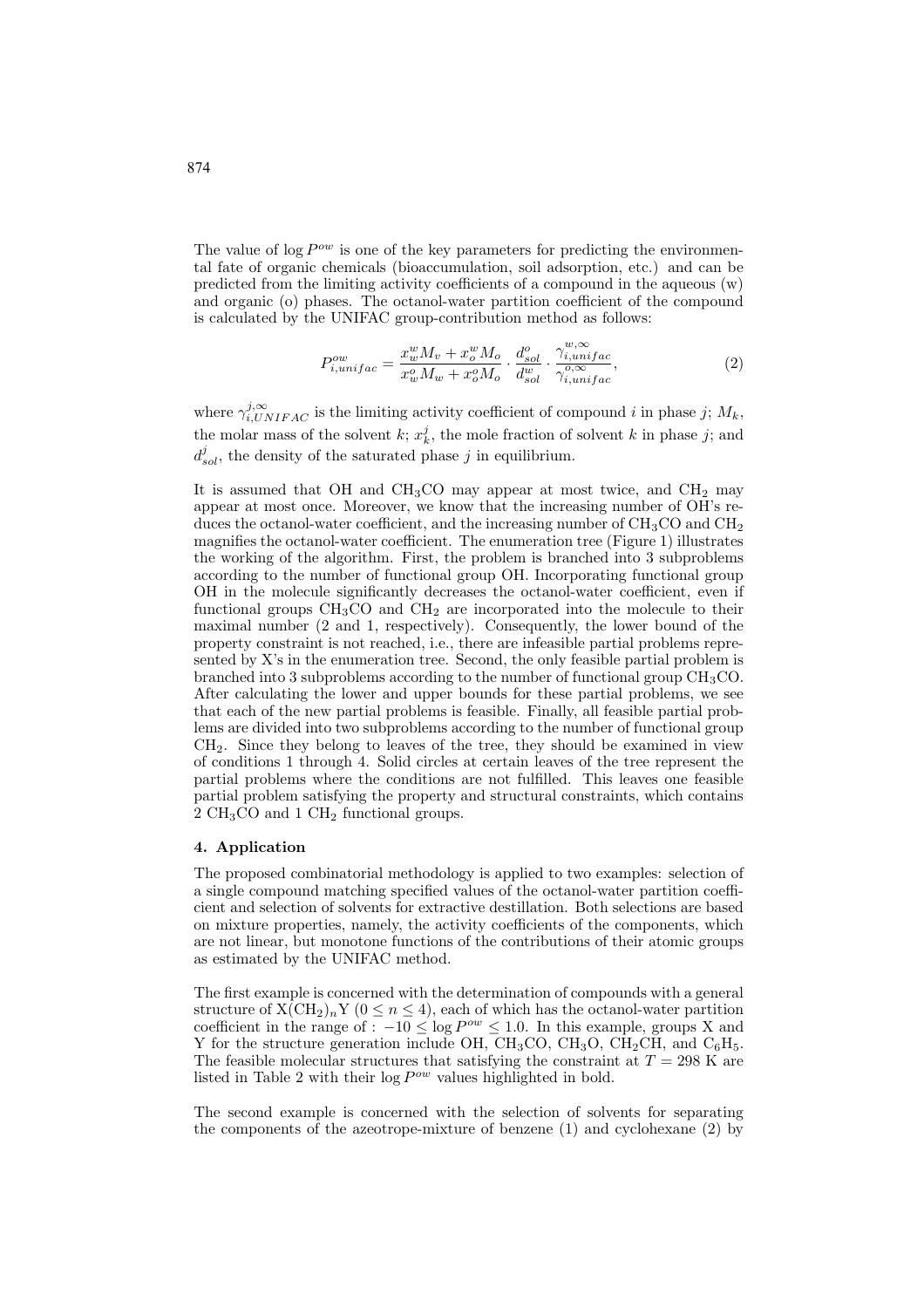

Figure 1: Enumeration tree for the illustration.

Table 1: List of selected model compounds in example 1 with their estimated  $log P^{ow}$  values

| 50 T<br>$\mathbf{X}$ | Y                   | $n=0$     | $n=1$     | $n=2$     | $n=3$     | $n=4$     |
|----------------------|---------------------|-----------|-----------|-----------|-----------|-----------|
| <b>OH</b>            | OН                  | $-1.7718$ | $-1.3381$ | $-0.9030$ | $-0.4687$ | $-0.0343$ |
| CH <sub>3</sub> CO   | CH <sub>3</sub> CO  | $-0.9079$ | $-0.4734$ | 0.0389    | 0.3954    | 0.8298    |
| CH <sub>3</sub> COO  | CH <sub>3</sub> COO | $-0.0165$ | 0.4178    | 0.8521    | 1.2865    | 1.7209    |
| CH <sub>3</sub> O    | CH <sub>3</sub> O   | 0.2965    | 0.7309    | 1.1652    | 1.5996    | 2.0340    |
| CH <sub>2</sub> CH   | CH <sub>2</sub> CH  | 1.8709    | 2.3052    | 2.7397    | 3.1737    | 3.6084    |
| $C_6H_5$             | $C_6H_5$            | 5.3298    | 5.4673    | 5.7643    | 6.1986    | 7.0674    |
| $C_6H_5$             | OН                  | 1.7790    | 2.2134    | 2.6473    | 3.0821    | 3.5165    |
| $C_6H_5$             | <b>CHO</b>          | 2.8909    | 3.3255    | 3.7597    | 4.1943    | 4.6287    |
| $C_6H_5$             | CH <sub>3</sub> CO  | 2.2095    | 2.6454    | 3.0795    | 3.5141    | 3.9486    |
| $C_6H_5$             | CH <sub>3</sub> COO | 2.6560    | 3.0909    | 3.5254    | 3.9600    | 4.3942    |
| $C_6H_5$             | CH <sub>3</sub> O   | 2.8129    | 3.2474    | 3.6819    | 4.1163    | 4.5507    |
| $C_6H_5$             | CH <sub>2</sub> CH  | 3.600     | 4.0347    | 4.4692    | 4.9035    | 5.3379    |

extractive distillation. The solvent structures are evaluated in terms of the selectivity. The selectivity can be estimated by calculating the ratio of the limiting activity coefficients of the components to be separated, 1 and 2, in solvent  $S$  as follows:  $\mathbf{S}$ 

$$
S^{\infty} = \frac{\gamma_{1, WNIFAC}^{5, \infty}}{\gamma_{2, UNIFAC}^{5, \infty}}.
$$
 (3)

For simplicity, only monosubstituted benzene- and cylohexane-derivatives have